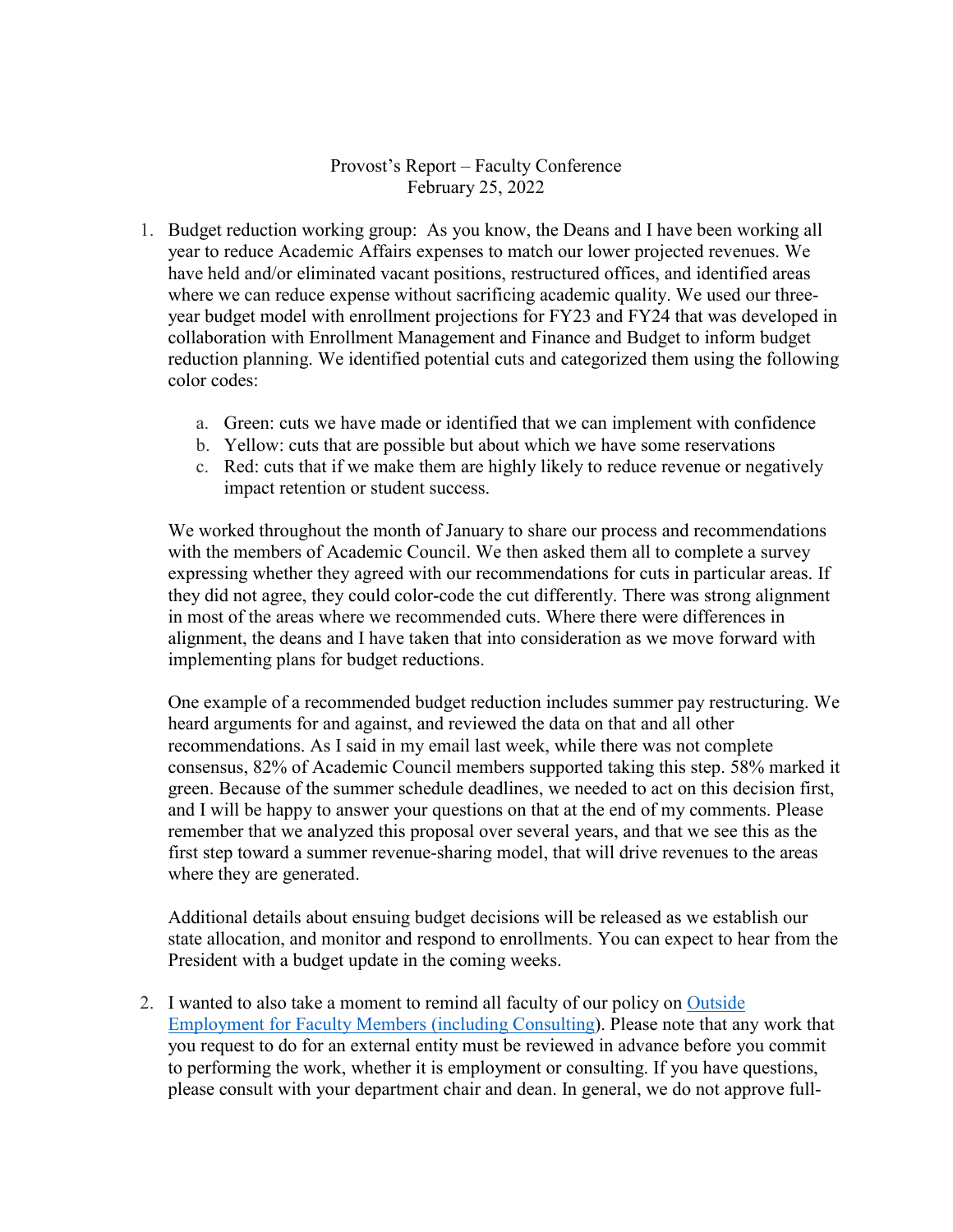time faculty teaching for other institutions during their 9-month appointments. The policy articulates the difference between outside employment, which is rarely approved, and outside consulting, which is more common. The link to the [approval](https://www.winthrop.edu/uploadedFiles/academics/ConsultingOutsideEmployment.pdf) form is here. When in doubt, fill it out!

- 3. With the assistance of Myers McRae, the College of Education Dean Search Committee continues its work to review applications. The preferred deadline has passed. The Committee will discuss and rank the applicants next week. Semi-finalist interviews will take place the second week of March, and we hope to have on-campus interviews scheduled in the last week of March or first week of April, if needed. The search is chaired by Dean Jeff Bellantoni and the committee includes: Bettie Parsons Barger, Shaniqua Corley-Moore, Erik Gommer (student), Lisa Harris, Sherry Hoyle, Kavin Ming, Kathleen Park, Tenisha Powell, Robert Prickett, Sheila Quinn (Clover Superintendent), and David Schary.
- 4. Many thanks to the ad-hoc committee that worked throughout the end of fall 2021 and into spring 2022 discussing potential future professional doctorates that Winthrop University would be well-positioned to explore. Janet Wojcik led a highly-qualified team of your peers to review a list of potential professional doctoral and master's and undergraduate programs in areas aligned to future growth in the labor market. Janet could not be here today, but I will be sure to share the outcomes of that work with you in future communications. Again, these are recommendations for programs we *might* pursue, in alignment with future strategic enrollment planning for Winthrop University. But I wanted to publicly thank the team for their efforts. I have asked them to complete a final task, and prepare some data on costing consultants who may perform the next level of analysis to inform any future program development decisions we may recommend to the incoming President and Trustees. It should come as no surprise to you that programs in education, psychology, and occupational or physical therapy were high on the list, as they align with very strong undergraduate and graduate programs that are thriving currently at Winthrop. More news on this work to come in the future!
- 5. Kudos also to the IT/Academic Affairs ad-hoc committee, which continues its work preparing for technology upgrades to our learning spaces, and planning for our implementation of the laptop requirement that goes into effect in fall 2022. IT has prepared an [informative website.](https://www.winthrop.edu/technology/student-laptops.aspx) We need your help in making sure any laptop guidance you provide in your own programs link back to this site, so we are providing strong

alignment in our messaging. FAQs and a communication plan for new and incoming students are under development. Financial Aid has prepared communication pushes for orientation. The costs of the laptop are covered by financial aid in our indirect personal costs calculations. Here is an example of the cost communications sent to incoming students:

| EMILEY,<br><b>LOVE WHERE YOU'RE GOING.</b><br>ESTIMATED COSTS PER YEAR (Based on 2022-23 estimated costs.)                                              |                                                   |
|---------------------------------------------------------------------------------------------------------------------------------------------------------|---------------------------------------------------|
|                                                                                                                                                         |                                                   |
| <b>TOTAL</b><br><b>INDIRECT COSTS</b> (Other estimated expenses to consider.)<br><b>Books &amp; Supplies</b><br>Transportation<br>Personal<br>Loan Fees | \$27,052<br>\$2,496<br>\$1,804<br>\$1,804<br>\$90 |
| <b>TOTAL</b>                                                                                                                                            | \$6,194                                           |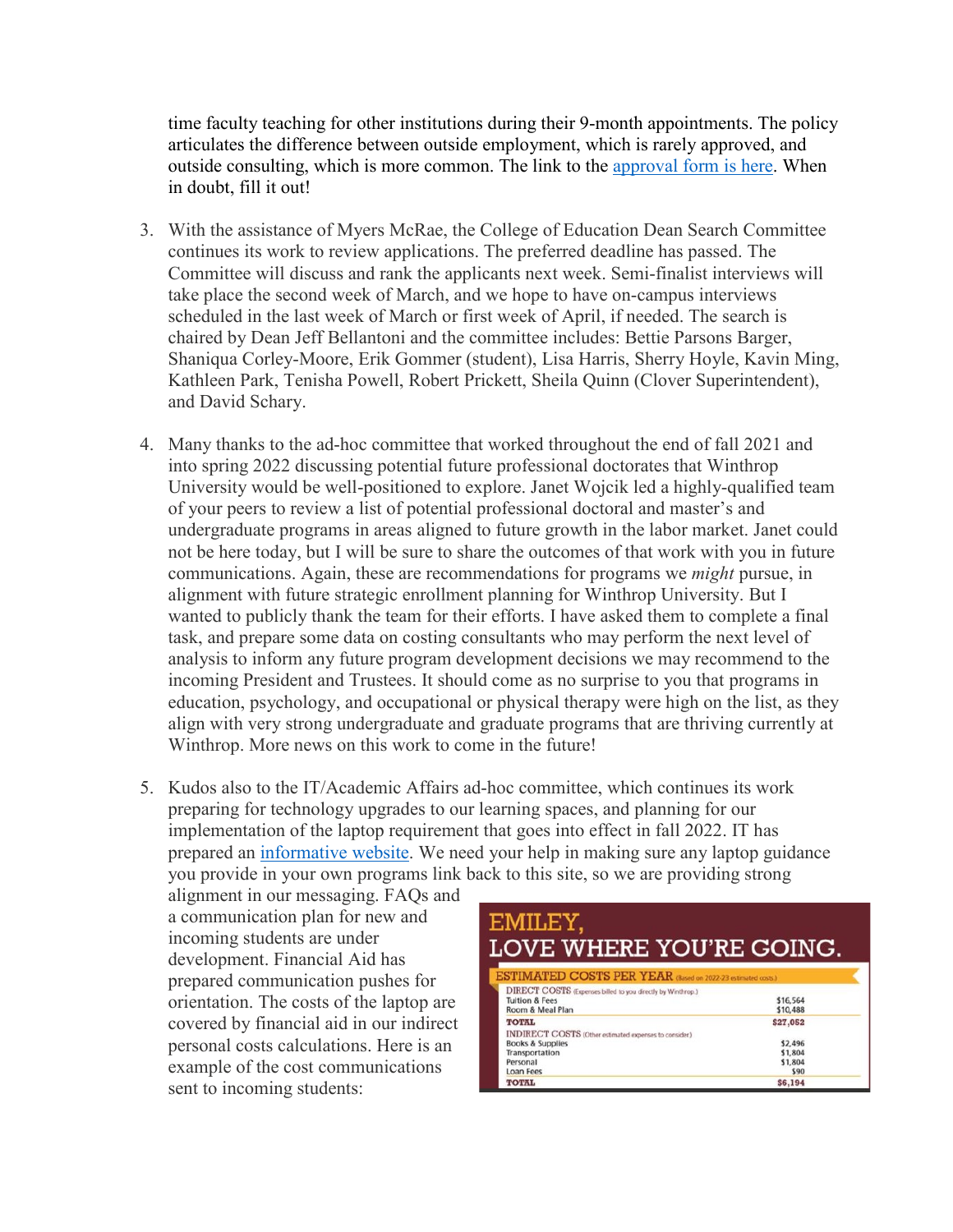- 6. Kudos are also in order to the Transfer Pathways workgroup, whose excellent outcomes from last year have positioned us well to align with work this year coming out of CHE and the legislature, as South Carolina works to build a stronger transfer experience across the state. We were again ahead of the curve in having our full degree transfer policy approved through Faculty Conference well in advance of CHE's March 1 deadline. Additionally, I wanted to share with you that South Carolina is the  $38<sup>th</sup>$  state to the join the [Complete College America](https://completecollege.org/) (CCA) Alliance. This is an exciting development for the state and our students. CCA is a non-partisan organization funded by many of the thought leaders driving position change in nation-wide student success initiatives. They focus on evidence-based strategies that advance degree completion and student success, with a mission focused on increasing equity and social mobility for all. Thinking about how to remove barriers to student success, such as those we often encounter for transfer students, is one of their strategies. As their website attests, "Higher Education Has a Choice: We can either reflect the racial, social, and economic injustices of society—or we can be an engine of equity, prosperity, and hope. At CCA, we're building a new system that restores the promise of higher education." They are launching an LMS to build communities of practice that all members of the campus community can join and thus gain access to knowledge banks, discussion groups, and innovation zones that we can mine, at no cost! Membership is covered through sponsorship at the state level. I attended the statewide launch in Columbia last week, and got to share in the excitement with many CHE staff members and several commissioners who serve on the Committee on Academic Affairs and Licensing (CAAL). I encourage you all to explore the resources on the CCA website and think about ways to join one of the communities of practice as this important initiative starts to ramp up in the state. If you've paid attention to the successes with co-requisite learning in Tennessee and its impact on degree completions, or the innovations that Georgia State and the University System of Georgia has advanced in recent years, you should know that they are active members of the CCA alliance.
- 7. Finally, March is almost here. You have heard me, Meg Webber, and/or Noreen Gaubatz present multiple times about the SACSCOC On-Site Committee scheduled for March 21  $-24$ , 2022. Noreen and Meg are on the agenda later, but I just want to set them up by saying thank you, again, to the teams that have brought us to this point. The QEP Implementation Team has produced a fabulous proposal – Flight Ready! – that will help us improve our career readiness supports to students in three key initiatives. And our writers and data collectors worked tirelessly to write our reaffirmation report and respond to the off-site committee's few areas of concern. Our work over the past two years really paid off in the very small number of areas where we had to provide follow up information in our Focused Report.

The next step is the on-site committee visit. Many of you received invitations this week to join meetings with the team when they are on-campus, primarily on March 22<sup>nd</sup> and  $23<sup>rd</sup>$ . Thank you in advance to those of you who will be representing the institution to this group of our peers. They come to us from sister institutions in the southeast, and they volunteer their time to support us in this crucial accreditation process. If you have been invited to attend a session with the on-site committee, please do all you can to prepare, ask questions of me or Noreen, and show up for Winthrop and our students. We have a great deal to be proud of at Winthrop. As I've written to you many times, our programs